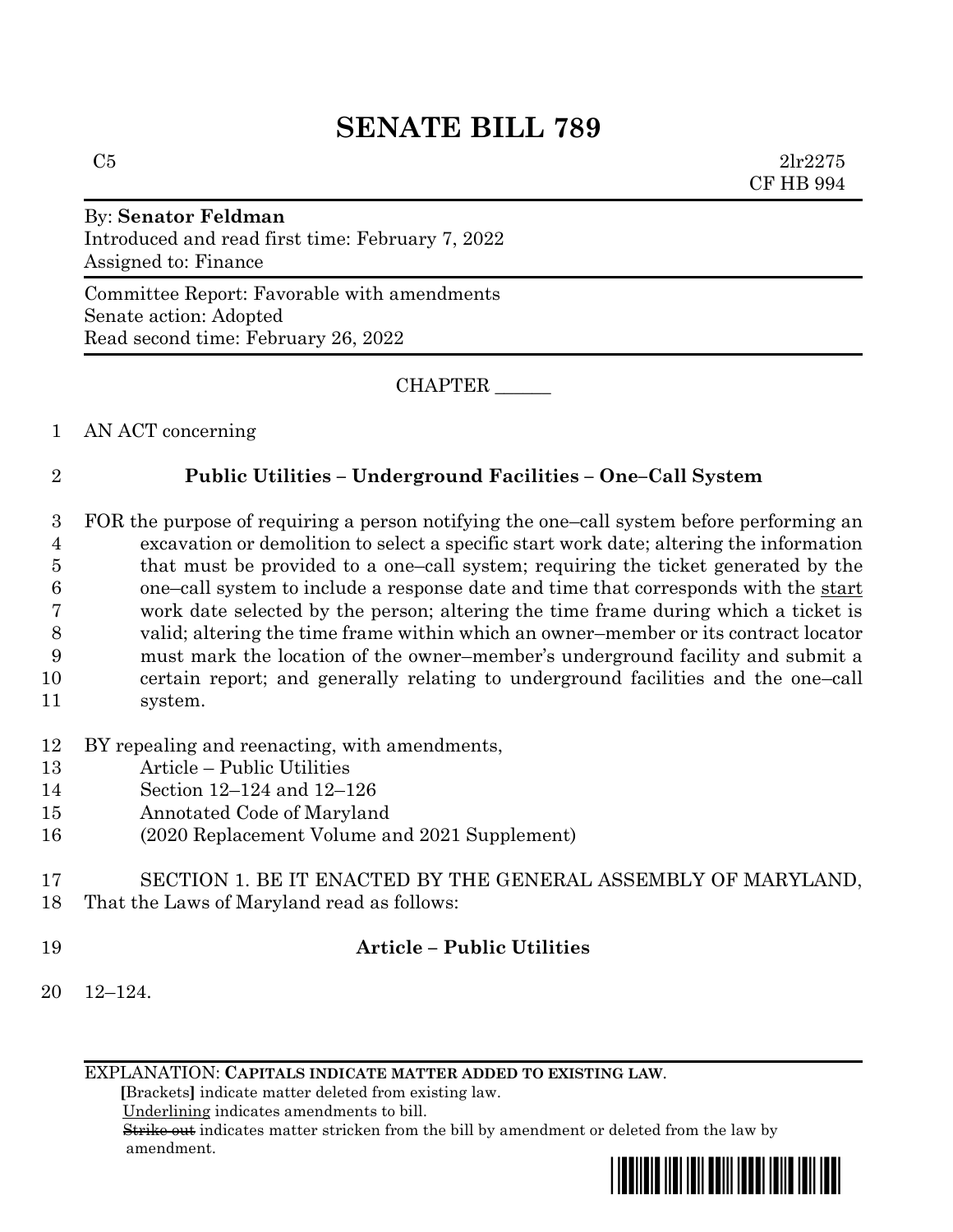|                                    | $\overline{2}$             | <b>SENATE BILL 789</b>                                                                                                                                                                                                                                                                                                                                    |
|------------------------------------|----------------------------|-----------------------------------------------------------------------------------------------------------------------------------------------------------------------------------------------------------------------------------------------------------------------------------------------------------------------------------------------------------|
| $\mathbf{1}$                       | (a)                        | Before performing excavation or demolition in the State, a person:                                                                                                                                                                                                                                                                                        |
| $\overline{2}$<br>$\boldsymbol{3}$ |                            | shall initiate a ticket request by notifying the one-call system serving<br>(1)<br>the geographic area where the excavation or demolition is to be performed;                                                                                                                                                                                             |
| $\overline{4}$                     |                            | (2)<br>SHALL SELECT A START WORK DATE THAT COMMENCES:                                                                                                                                                                                                                                                                                                     |
| $\overline{5}$<br>6                | IS INITIATED; AND          | (I)<br>NOT SOONER THAN $\frac{2}{3}$ BUSINESS DAYS AFTER THE TICKET                                                                                                                                                                                                                                                                                       |
| 7<br>8                             | <b>INITIATED; and</b>      | (II)<br>NOT LATER THAN 12 BUSINESS DAYS AFTER THE TICKET IS                                                                                                                                                                                                                                                                                               |
| 9                                  |                            | [(2)] (3)<br>may add a temporary excavator to an existing ticket.                                                                                                                                                                                                                                                                                         |
| 10<br>11                           | (b)<br>indicate:           | Notice provided to a one-call system under subsection (a) of this section shall                                                                                                                                                                                                                                                                           |
| 12                                 |                            | the location of the proposed excavation or demolition;<br>(1)                                                                                                                                                                                                                                                                                             |
| 13<br>14<br>15<br>16               |                            | whether the proposed excavation or demolition is within rights-of-way<br><sup>(2)</sup><br>owned or controlled by the Department of Transportation, an administration of the<br>Department of Transportation, or the Maryland Transportation Authority and, if so, the<br>entity and the permit number or authorization number obtained from that entity; |
| 17<br>18                           |                            | the type AND EXTENT of work to be performed in connection with the<br>(3)<br>proposed excavation or demolition; and                                                                                                                                                                                                                                       |
| 19<br>20                           |                            | (4) the correct name of and contact information for the temporary<br>excavator, if any, performing work under the ticket.                                                                                                                                                                                                                                 |
| 21<br>22<br>23                     | $\left( \mathrm{c}\right)$ | Except as provided in paragraph $(2)$ of this subsection, on receiving<br>(1)<br>notice, the one-call system shall promptly transmit a copy of the ticket to all<br>owner-members in the geographic area indicated for that ticket.                                                                                                                       |
| 24<br>$25\,$<br>26<br>$27\,$       |                            | Based on information collected under $\S 12-124(b)(2)$ of this subtitle, the<br>(2)<br>one-call system shall promptly transmit a copy of the ticket to the Department of<br>Transportation, an administration of the Department of Transportation, or the Maryland<br>Transportation Authority, as applicable.                                            |
| 28<br>29<br>30                     |                            | (3)<br>(I)<br>THE TICKET SHALL INCLUDE A RESPONSE DATE AND TIME<br>FOR OWNER-MEMBERS OR THEIR CONTRACT LOCATORS THAT CORRESPONDS WITH<br>THE START WORK DATE SELECTED BY THE PERSON WHO INITIATED THE TICKET.                                                                                                                                             |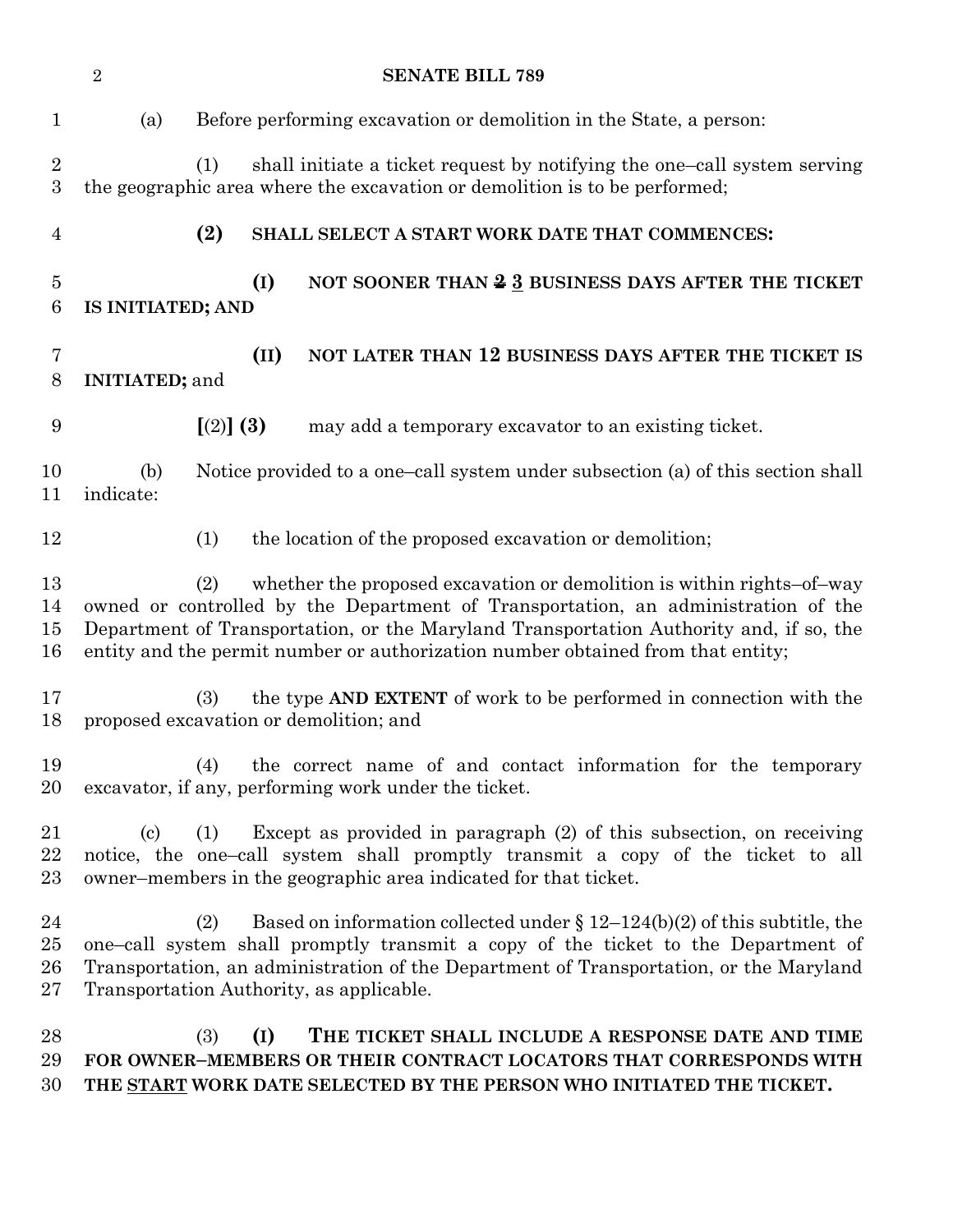### **SENATE BILL 789** 3

 **(II)** A ticket is valid for 12 business days after the **[**day**] SELECTED START WORK DATE** on **[**which the**] A** ticket **THAT** is transmitted by the one–call system to an owner–member **OR THEIR CONTRACT LOCATOR**.

12–126.

 (a) An owner–member or its contract locator shall mark its underground facility if a proposed excavation or demolition that is specified in the extent of work contained in the ticket:

(1) is within 5 feet of the horizontal plane of the underground facility; or

 (2) because of planned blasting, is so near to the underground facility that the underground facility may be damaged or disturbed.

 (b) (1) An owner–member or its contract locator shall mark the location of its underground facility as specified under subsection (a) of this section by marking on the ground within 18 inches on a horizontal plane on either side of the underground facility.

 (2) (i) When marking the location of an underground facility, an owner–member or its contract locator shall use the color codes established by the American Public Works Association for marking underground facilities in effect at the time of marking.

18 (ii) If two or more owner–members share the same color code, each owner–member or its contract locator shall include information with the marking that indicates the owner–member of the marked underground facility.

 (c) Except as provided in subsection (d) of this section, within 2 business days after the day on which a ticket is transferred to an owner–member **OR BEFORE THE SELECTED START WORK DATE**, the owner–member or its contract locator shall:

 (1) mark the location of the owner–member's underground facility and report to the underground facilities information exchange system that the underground facility has been marked; or

 (2) report to the underground facilities information exchange system that the owner–member has no underground facilities in the vicinity of the planned excavation or demolition.

 (d) (1) If an owner–member or its contract locator is unable to mark the location of the owner–member's underground facility within the time period prescribed in subsection (c) of this section because of the scope of the proposed excavation or demolition, the owner–member shall:

 (i) promptly notify the underground facilities information exchange system and the person that intends to perform the excavation or demolition; and